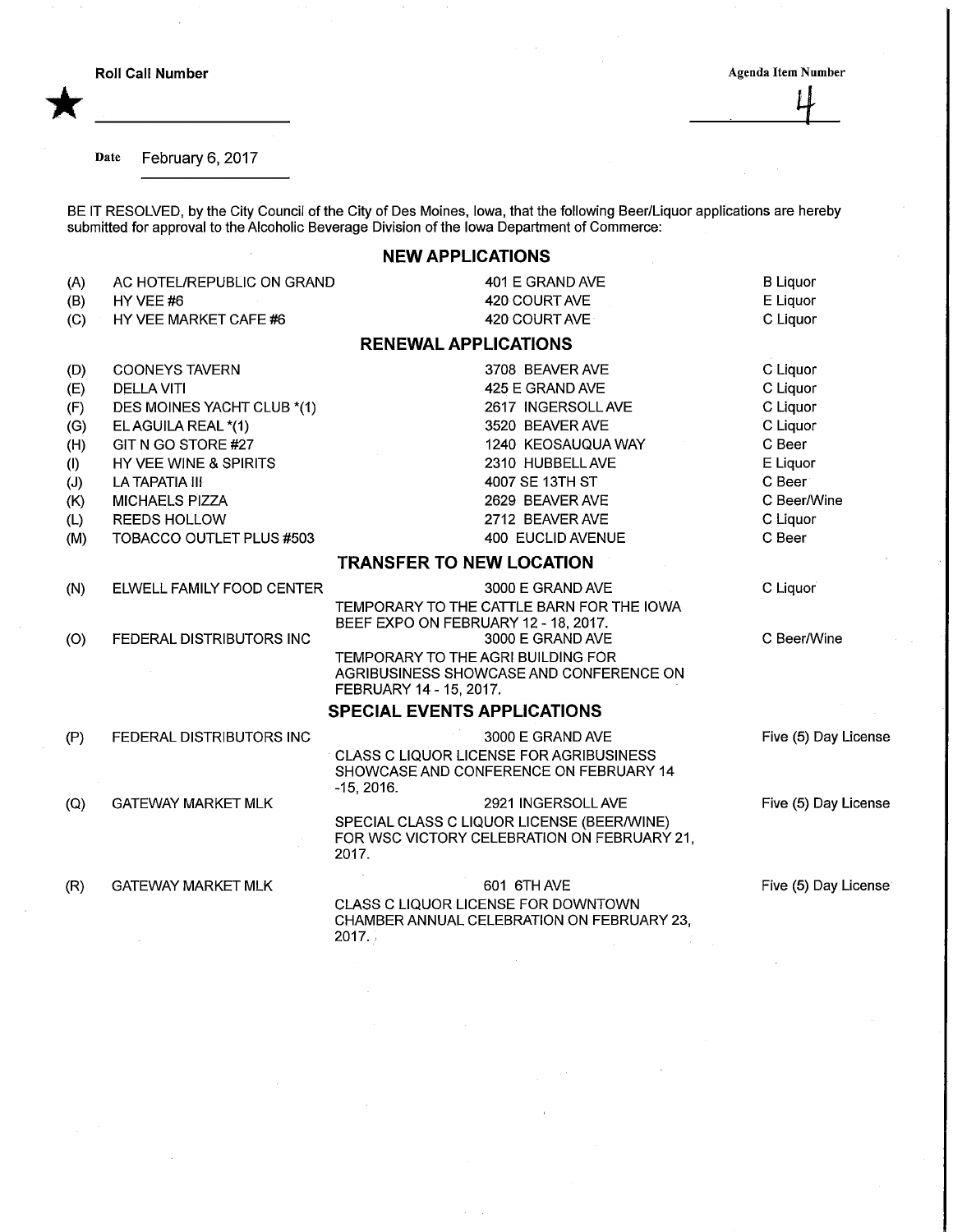\*

Roll Call Number Agents and the Agents of Agents Agents Agents Agents Agents Agents Agents are Agents and the Number  $\frac{1}{\sqrt{2}}$ 

Date February 6, 2017

Moved by to adopt.

**COUNCILACTION** COWNIE **COLEMAN GATTO** GRAY HENSLEY MOORE **WESTERGAARD** TOTAL YEAS NAYS | PASS | ABSENT MOTION CARRIED APPROVED **CERTIFICATE** I, DIANE RAUH, City Clerk of said City hereby certify that at a meeting of the City Council of said City of Des Moines, held on the above date, among other proceedings the above wa s adopted. IN WITNESS WHEREOF, I have hereunto set my hand and affixed my seal the day and year first above written.

Mayor